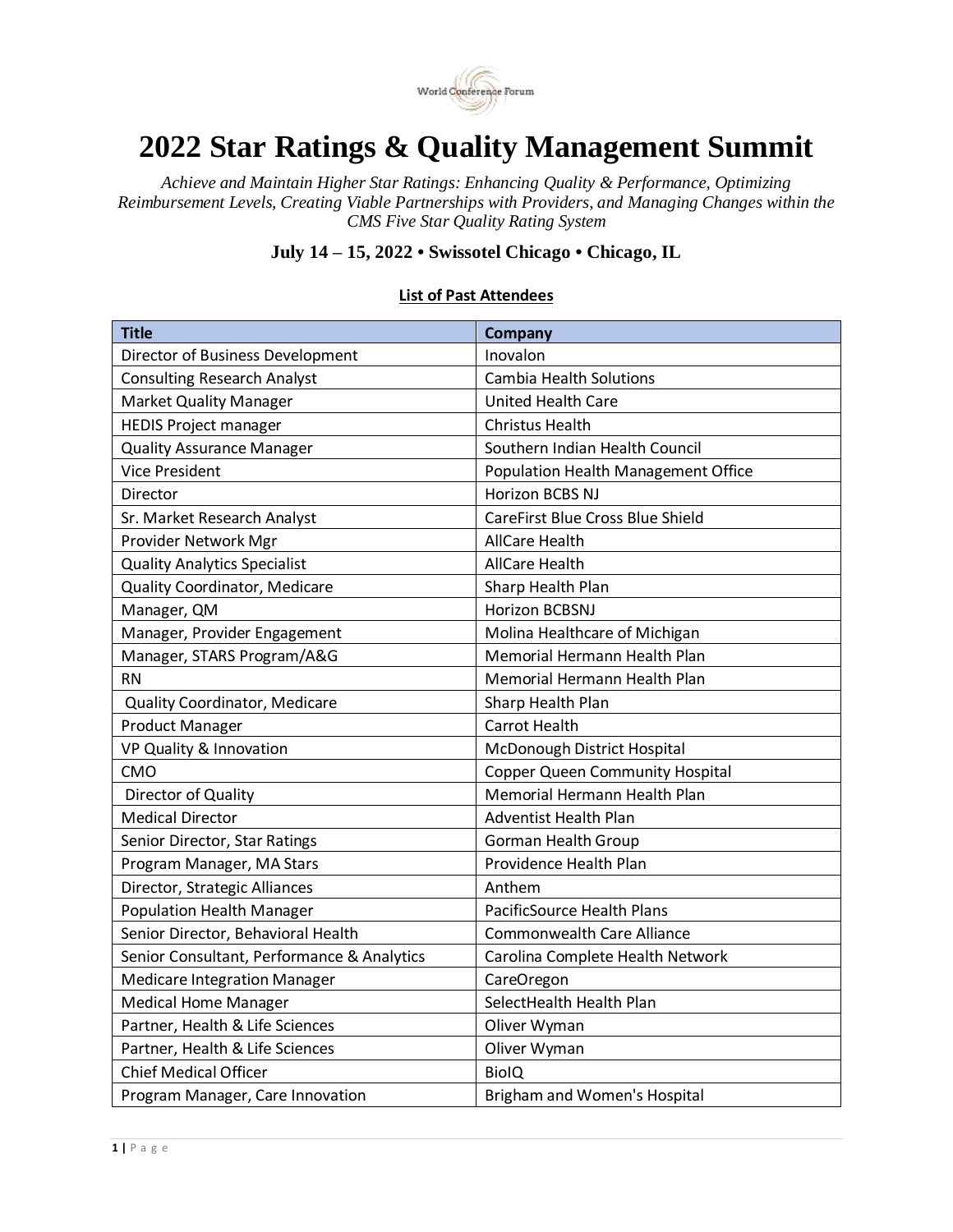

| <b>Health First Health Plans</b><br><b>Stars Analyst</b><br>Director Member Engagement<br><b>Health First Health Plans</b><br>Vice President, Care Integration & Quality<br>AdventHealth<br><b>Director Revenue Operations</b><br><b>Health First Health Plans</b><br>VP Performance Improvement<br><b>Health First Health Plans</b><br>Clinical Performance Analyst and Improvement<br>Coordinator<br>Hancock Regional Hospital<br><b>Account Executive</b><br>Novo Nordisk, Inc<br>VNA of MD<br>Director of QI<br>VNA of MD<br>Director of Clinical Management<br>Senior Vice President, Star Ratings<br><b>Gorman Health Group</b><br>Associate Principal<br><b>ECG Management Consultants</b><br>Senior Manager, Advanced Illness & Palliative<br>Care<br><b>Blue Shield of California</b><br>Vice President, Health Plan Clinical Programs<br>Martin's Point Health Care<br>Medical Director, Pathway Development & Spine<br><b>Excellus BlueCross BlueShield</b><br>Care<br>SVP, Population Health & Provider Alliances<br><b>AvMed Health Plans</b><br>Director, Quality, Accreditation & Wellness<br><b>AvMed Health Plans</b><br>President<br>Impresiv Health<br><b>Impresiv Health</b><br><b>Executive Physician Advisor</b><br>Director, Strategic Alliances<br>Anthem<br><b>Chief Operating Officer</b><br>Hyperlift<br><b>Clinical Quality Improvement Strategist</b><br>PacificSource Health Plans<br><b>Clinical Quality Improvement Strategist</b><br>PacificSource Health Plans<br><b>Chief Medical Officer</b><br>Virginia Premier Health Plan<br>mPulse Mobile<br>Director, Solution Marketing<br><b>Broker Development Manager</b><br>Careington<br>Marketing & Communications<br><b>Health First</b><br><b>Account Manager</b><br><b>Healow Insights</b><br>Director, Data & Analytics<br>UnitedHealthcare<br>Medicare Stars Program Manager<br>Ucare<br>Director, Quality<br>Dignity Health SJHMC<br>Senior Sales Associate<br>OutcomesMTM<br>PharmMD<br>VP of Business Development<br>Novo Nordisk<br>Sr. Account Executive<br>Consultant<br>Chosen Healthcare<br><b>Exec Director</b><br><b>Mercy Care Management</b><br>Adventist Health White Memorial<br>COO<br>Eisai Inc<br><b>Account Exec</b><br>Novo Nordisk<br><b>Executive Account Manager</b> | <b>Regional Account Manager</b>        | <b>Novo Nordisk</b>              |
|---------------------------------------------------------------------------------------------------------------------------------------------------------------------------------------------------------------------------------------------------------------------------------------------------------------------------------------------------------------------------------------------------------------------------------------------------------------------------------------------------------------------------------------------------------------------------------------------------------------------------------------------------------------------------------------------------------------------------------------------------------------------------------------------------------------------------------------------------------------------------------------------------------------------------------------------------------------------------------------------------------------------------------------------------------------------------------------------------------------------------------------------------------------------------------------------------------------------------------------------------------------------------------------------------------------------------------------------------------------------------------------------------------------------------------------------------------------------------------------------------------------------------------------------------------------------------------------------------------------------------------------------------------------------------------------------------------------------------------------------------------------------------------------------------------------------------------------------------------------------------------------------------------------------------------------------------------------------------------------------------------------------------------------------------------------------------------------------------------------------------------------------------------------------------------------------------------------------------------------------------------------------------------|----------------------------------------|----------------------------------|
|                                                                                                                                                                                                                                                                                                                                                                                                                                                                                                                                                                                                                                                                                                                                                                                                                                                                                                                                                                                                                                                                                                                                                                                                                                                                                                                                                                                                                                                                                                                                                                                                                                                                                                                                                                                                                                                                                                                                                                                                                                                                                                                                                                                                                                                                                 |                                        |                                  |
|                                                                                                                                                                                                                                                                                                                                                                                                                                                                                                                                                                                                                                                                                                                                                                                                                                                                                                                                                                                                                                                                                                                                                                                                                                                                                                                                                                                                                                                                                                                                                                                                                                                                                                                                                                                                                                                                                                                                                                                                                                                                                                                                                                                                                                                                                 |                                        |                                  |
|                                                                                                                                                                                                                                                                                                                                                                                                                                                                                                                                                                                                                                                                                                                                                                                                                                                                                                                                                                                                                                                                                                                                                                                                                                                                                                                                                                                                                                                                                                                                                                                                                                                                                                                                                                                                                                                                                                                                                                                                                                                                                                                                                                                                                                                                                 |                                        |                                  |
|                                                                                                                                                                                                                                                                                                                                                                                                                                                                                                                                                                                                                                                                                                                                                                                                                                                                                                                                                                                                                                                                                                                                                                                                                                                                                                                                                                                                                                                                                                                                                                                                                                                                                                                                                                                                                                                                                                                                                                                                                                                                                                                                                                                                                                                                                 |                                        |                                  |
|                                                                                                                                                                                                                                                                                                                                                                                                                                                                                                                                                                                                                                                                                                                                                                                                                                                                                                                                                                                                                                                                                                                                                                                                                                                                                                                                                                                                                                                                                                                                                                                                                                                                                                                                                                                                                                                                                                                                                                                                                                                                                                                                                                                                                                                                                 |                                        |                                  |
|                                                                                                                                                                                                                                                                                                                                                                                                                                                                                                                                                                                                                                                                                                                                                                                                                                                                                                                                                                                                                                                                                                                                                                                                                                                                                                                                                                                                                                                                                                                                                                                                                                                                                                                                                                                                                                                                                                                                                                                                                                                                                                                                                                                                                                                                                 |                                        |                                  |
|                                                                                                                                                                                                                                                                                                                                                                                                                                                                                                                                                                                                                                                                                                                                                                                                                                                                                                                                                                                                                                                                                                                                                                                                                                                                                                                                                                                                                                                                                                                                                                                                                                                                                                                                                                                                                                                                                                                                                                                                                                                                                                                                                                                                                                                                                 |                                        |                                  |
|                                                                                                                                                                                                                                                                                                                                                                                                                                                                                                                                                                                                                                                                                                                                                                                                                                                                                                                                                                                                                                                                                                                                                                                                                                                                                                                                                                                                                                                                                                                                                                                                                                                                                                                                                                                                                                                                                                                                                                                                                                                                                                                                                                                                                                                                                 |                                        |                                  |
|                                                                                                                                                                                                                                                                                                                                                                                                                                                                                                                                                                                                                                                                                                                                                                                                                                                                                                                                                                                                                                                                                                                                                                                                                                                                                                                                                                                                                                                                                                                                                                                                                                                                                                                                                                                                                                                                                                                                                                                                                                                                                                                                                                                                                                                                                 |                                        |                                  |
|                                                                                                                                                                                                                                                                                                                                                                                                                                                                                                                                                                                                                                                                                                                                                                                                                                                                                                                                                                                                                                                                                                                                                                                                                                                                                                                                                                                                                                                                                                                                                                                                                                                                                                                                                                                                                                                                                                                                                                                                                                                                                                                                                                                                                                                                                 |                                        |                                  |
|                                                                                                                                                                                                                                                                                                                                                                                                                                                                                                                                                                                                                                                                                                                                                                                                                                                                                                                                                                                                                                                                                                                                                                                                                                                                                                                                                                                                                                                                                                                                                                                                                                                                                                                                                                                                                                                                                                                                                                                                                                                                                                                                                                                                                                                                                 |                                        |                                  |
|                                                                                                                                                                                                                                                                                                                                                                                                                                                                                                                                                                                                                                                                                                                                                                                                                                                                                                                                                                                                                                                                                                                                                                                                                                                                                                                                                                                                                                                                                                                                                                                                                                                                                                                                                                                                                                                                                                                                                                                                                                                                                                                                                                                                                                                                                 |                                        |                                  |
|                                                                                                                                                                                                                                                                                                                                                                                                                                                                                                                                                                                                                                                                                                                                                                                                                                                                                                                                                                                                                                                                                                                                                                                                                                                                                                                                                                                                                                                                                                                                                                                                                                                                                                                                                                                                                                                                                                                                                                                                                                                                                                                                                                                                                                                                                 |                                        |                                  |
|                                                                                                                                                                                                                                                                                                                                                                                                                                                                                                                                                                                                                                                                                                                                                                                                                                                                                                                                                                                                                                                                                                                                                                                                                                                                                                                                                                                                                                                                                                                                                                                                                                                                                                                                                                                                                                                                                                                                                                                                                                                                                                                                                                                                                                                                                 |                                        |                                  |
|                                                                                                                                                                                                                                                                                                                                                                                                                                                                                                                                                                                                                                                                                                                                                                                                                                                                                                                                                                                                                                                                                                                                                                                                                                                                                                                                                                                                                                                                                                                                                                                                                                                                                                                                                                                                                                                                                                                                                                                                                                                                                                                                                                                                                                                                                 |                                        |                                  |
|                                                                                                                                                                                                                                                                                                                                                                                                                                                                                                                                                                                                                                                                                                                                                                                                                                                                                                                                                                                                                                                                                                                                                                                                                                                                                                                                                                                                                                                                                                                                                                                                                                                                                                                                                                                                                                                                                                                                                                                                                                                                                                                                                                                                                                                                                 |                                        |                                  |
|                                                                                                                                                                                                                                                                                                                                                                                                                                                                                                                                                                                                                                                                                                                                                                                                                                                                                                                                                                                                                                                                                                                                                                                                                                                                                                                                                                                                                                                                                                                                                                                                                                                                                                                                                                                                                                                                                                                                                                                                                                                                                                                                                                                                                                                                                 |                                        |                                  |
|                                                                                                                                                                                                                                                                                                                                                                                                                                                                                                                                                                                                                                                                                                                                                                                                                                                                                                                                                                                                                                                                                                                                                                                                                                                                                                                                                                                                                                                                                                                                                                                                                                                                                                                                                                                                                                                                                                                                                                                                                                                                                                                                                                                                                                                                                 |                                        |                                  |
|                                                                                                                                                                                                                                                                                                                                                                                                                                                                                                                                                                                                                                                                                                                                                                                                                                                                                                                                                                                                                                                                                                                                                                                                                                                                                                                                                                                                                                                                                                                                                                                                                                                                                                                                                                                                                                                                                                                                                                                                                                                                                                                                                                                                                                                                                 |                                        |                                  |
|                                                                                                                                                                                                                                                                                                                                                                                                                                                                                                                                                                                                                                                                                                                                                                                                                                                                                                                                                                                                                                                                                                                                                                                                                                                                                                                                                                                                                                                                                                                                                                                                                                                                                                                                                                                                                                                                                                                                                                                                                                                                                                                                                                                                                                                                                 |                                        |                                  |
|                                                                                                                                                                                                                                                                                                                                                                                                                                                                                                                                                                                                                                                                                                                                                                                                                                                                                                                                                                                                                                                                                                                                                                                                                                                                                                                                                                                                                                                                                                                                                                                                                                                                                                                                                                                                                                                                                                                                                                                                                                                                                                                                                                                                                                                                                 |                                        |                                  |
|                                                                                                                                                                                                                                                                                                                                                                                                                                                                                                                                                                                                                                                                                                                                                                                                                                                                                                                                                                                                                                                                                                                                                                                                                                                                                                                                                                                                                                                                                                                                                                                                                                                                                                                                                                                                                                                                                                                                                                                                                                                                                                                                                                                                                                                                                 |                                        |                                  |
|                                                                                                                                                                                                                                                                                                                                                                                                                                                                                                                                                                                                                                                                                                                                                                                                                                                                                                                                                                                                                                                                                                                                                                                                                                                                                                                                                                                                                                                                                                                                                                                                                                                                                                                                                                                                                                                                                                                                                                                                                                                                                                                                                                                                                                                                                 |                                        |                                  |
|                                                                                                                                                                                                                                                                                                                                                                                                                                                                                                                                                                                                                                                                                                                                                                                                                                                                                                                                                                                                                                                                                                                                                                                                                                                                                                                                                                                                                                                                                                                                                                                                                                                                                                                                                                                                                                                                                                                                                                                                                                                                                                                                                                                                                                                                                 |                                        |                                  |
|                                                                                                                                                                                                                                                                                                                                                                                                                                                                                                                                                                                                                                                                                                                                                                                                                                                                                                                                                                                                                                                                                                                                                                                                                                                                                                                                                                                                                                                                                                                                                                                                                                                                                                                                                                                                                                                                                                                                                                                                                                                                                                                                                                                                                                                                                 |                                        |                                  |
|                                                                                                                                                                                                                                                                                                                                                                                                                                                                                                                                                                                                                                                                                                                                                                                                                                                                                                                                                                                                                                                                                                                                                                                                                                                                                                                                                                                                                                                                                                                                                                                                                                                                                                                                                                                                                                                                                                                                                                                                                                                                                                                                                                                                                                                                                 |                                        |                                  |
|                                                                                                                                                                                                                                                                                                                                                                                                                                                                                                                                                                                                                                                                                                                                                                                                                                                                                                                                                                                                                                                                                                                                                                                                                                                                                                                                                                                                                                                                                                                                                                                                                                                                                                                                                                                                                                                                                                                                                                                                                                                                                                                                                                                                                                                                                 |                                        |                                  |
|                                                                                                                                                                                                                                                                                                                                                                                                                                                                                                                                                                                                                                                                                                                                                                                                                                                                                                                                                                                                                                                                                                                                                                                                                                                                                                                                                                                                                                                                                                                                                                                                                                                                                                                                                                                                                                                                                                                                                                                                                                                                                                                                                                                                                                                                                 |                                        |                                  |
|                                                                                                                                                                                                                                                                                                                                                                                                                                                                                                                                                                                                                                                                                                                                                                                                                                                                                                                                                                                                                                                                                                                                                                                                                                                                                                                                                                                                                                                                                                                                                                                                                                                                                                                                                                                                                                                                                                                                                                                                                                                                                                                                                                                                                                                                                 |                                        |                                  |
|                                                                                                                                                                                                                                                                                                                                                                                                                                                                                                                                                                                                                                                                                                                                                                                                                                                                                                                                                                                                                                                                                                                                                                                                                                                                                                                                                                                                                                                                                                                                                                                                                                                                                                                                                                                                                                                                                                                                                                                                                                                                                                                                                                                                                                                                                 |                                        |                                  |
|                                                                                                                                                                                                                                                                                                                                                                                                                                                                                                                                                                                                                                                                                                                                                                                                                                                                                                                                                                                                                                                                                                                                                                                                                                                                                                                                                                                                                                                                                                                                                                                                                                                                                                                                                                                                                                                                                                                                                                                                                                                                                                                                                                                                                                                                                 |                                        |                                  |
|                                                                                                                                                                                                                                                                                                                                                                                                                                                                                                                                                                                                                                                                                                                                                                                                                                                                                                                                                                                                                                                                                                                                                                                                                                                                                                                                                                                                                                                                                                                                                                                                                                                                                                                                                                                                                                                                                                                                                                                                                                                                                                                                                                                                                                                                                 |                                        |                                  |
|                                                                                                                                                                                                                                                                                                                                                                                                                                                                                                                                                                                                                                                                                                                                                                                                                                                                                                                                                                                                                                                                                                                                                                                                                                                                                                                                                                                                                                                                                                                                                                                                                                                                                                                                                                                                                                                                                                                                                                                                                                                                                                                                                                                                                                                                                 |                                        |                                  |
|                                                                                                                                                                                                                                                                                                                                                                                                                                                                                                                                                                                                                                                                                                                                                                                                                                                                                                                                                                                                                                                                                                                                                                                                                                                                                                                                                                                                                                                                                                                                                                                                                                                                                                                                                                                                                                                                                                                                                                                                                                                                                                                                                                                                                                                                                 |                                        |                                  |
|                                                                                                                                                                                                                                                                                                                                                                                                                                                                                                                                                                                                                                                                                                                                                                                                                                                                                                                                                                                                                                                                                                                                                                                                                                                                                                                                                                                                                                                                                                                                                                                                                                                                                                                                                                                                                                                                                                                                                                                                                                                                                                                                                                                                                                                                                 |                                        |                                  |
|                                                                                                                                                                                                                                                                                                                                                                                                                                                                                                                                                                                                                                                                                                                                                                                                                                                                                                                                                                                                                                                                                                                                                                                                                                                                                                                                                                                                                                                                                                                                                                                                                                                                                                                                                                                                                                                                                                                                                                                                                                                                                                                                                                                                                                                                                 |                                        |                                  |
|                                                                                                                                                                                                                                                                                                                                                                                                                                                                                                                                                                                                                                                                                                                                                                                                                                                                                                                                                                                                                                                                                                                                                                                                                                                                                                                                                                                                                                                                                                                                                                                                                                                                                                                                                                                                                                                                                                                                                                                                                                                                                                                                                                                                                                                                                 |                                        |                                  |
|                                                                                                                                                                                                                                                                                                                                                                                                                                                                                                                                                                                                                                                                                                                                                                                                                                                                                                                                                                                                                                                                                                                                                                                                                                                                                                                                                                                                                                                                                                                                                                                                                                                                                                                                                                                                                                                                                                                                                                                                                                                                                                                                                                                                                                                                                 |                                        |                                  |
|                                                                                                                                                                                                                                                                                                                                                                                                                                                                                                                                                                                                                                                                                                                                                                                                                                                                                                                                                                                                                                                                                                                                                                                                                                                                                                                                                                                                                                                                                                                                                                                                                                                                                                                                                                                                                                                                                                                                                                                                                                                                                                                                                                                                                                                                                 |                                        |                                  |
|                                                                                                                                                                                                                                                                                                                                                                                                                                                                                                                                                                                                                                                                                                                                                                                                                                                                                                                                                                                                                                                                                                                                                                                                                                                                                                                                                                                                                                                                                                                                                                                                                                                                                                                                                                                                                                                                                                                                                                                                                                                                                                                                                                                                                                                                                 |                                        |                                  |
|                                                                                                                                                                                                                                                                                                                                                                                                                                                                                                                                                                                                                                                                                                                                                                                                                                                                                                                                                                                                                                                                                                                                                                                                                                                                                                                                                                                                                                                                                                                                                                                                                                                                                                                                                                                                                                                                                                                                                                                                                                                                                                                                                                                                                                                                                 |                                        |                                  |
|                                                                                                                                                                                                                                                                                                                                                                                                                                                                                                                                                                                                                                                                                                                                                                                                                                                                                                                                                                                                                                                                                                                                                                                                                                                                                                                                                                                                                                                                                                                                                                                                                                                                                                                                                                                                                                                                                                                                                                                                                                                                                                                                                                                                                                                                                 | Senior Director, Medicare Star Program | <b>Blue Shield of California</b> |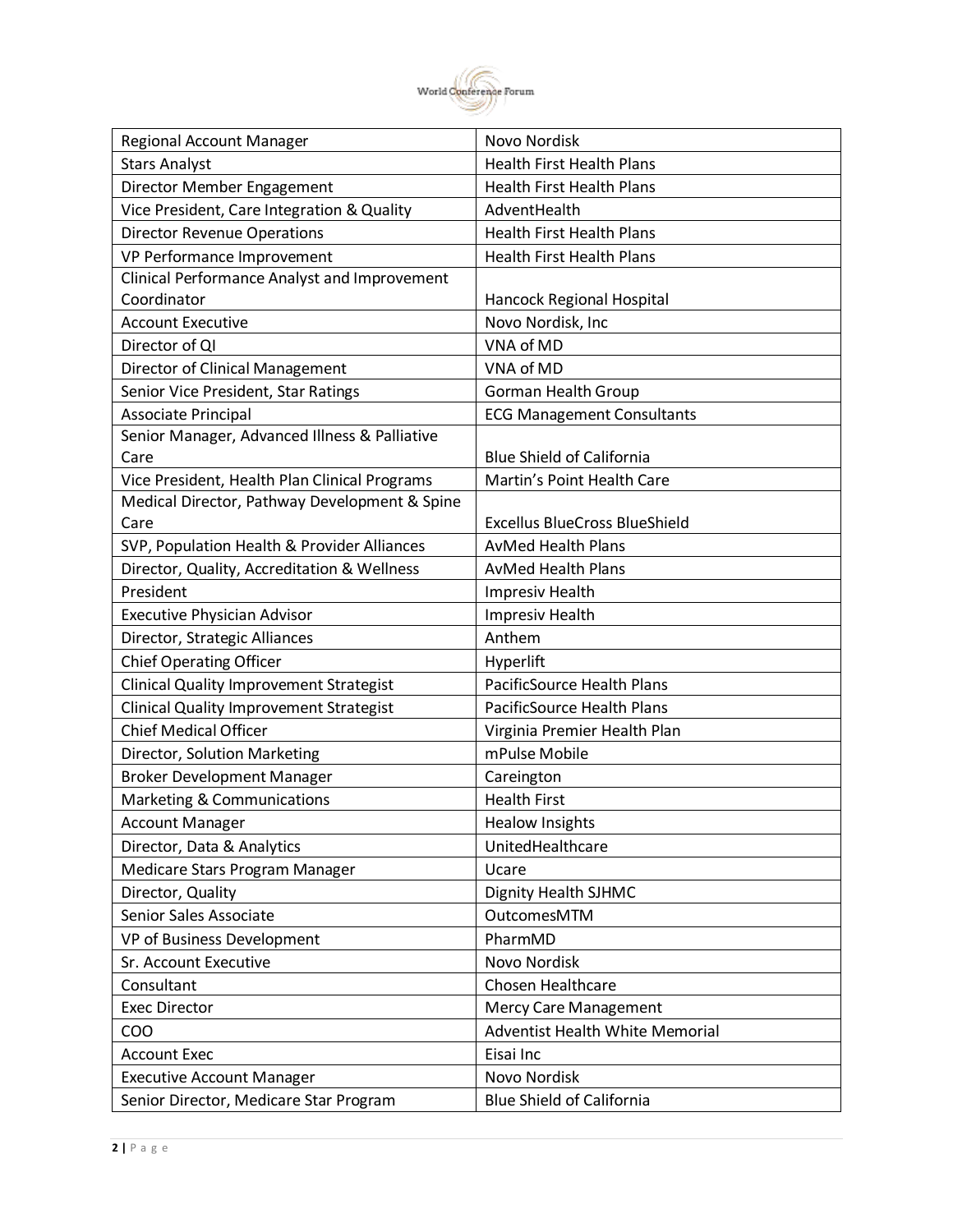

| Medicare Stars Program AVP                    | <b>Medical Card System</b>             |
|-----------------------------------------------|----------------------------------------|
| <b>Executive Account Manager</b>              | Novo Nordisk                           |
| President                                     | <b>Dominion National</b>               |
| <b>Client Executive</b>                       | Novu                                   |
| <b>GM Government Programs</b>                 | Regence BlueCross BlueShield of Oregon |
| General Manager, Government Programs          | Regence                                |
| <b>VP</b>                                     | Mercy                                  |
| <b>CFO</b>                                    | <b>Chosen Healthcare</b>               |
| Senior Clinical Services Assoc.               | OutcomesMTM                            |
| <b>Bold Goal - Strategic Consultant</b>       | Humana                                 |
| Director                                      | <b>Celgene Corporation</b>             |
| Manager, Quality Assurance                    | Universal American                     |
| Senior Director, Government Relations         | Anthem                                 |
| <b>Chief Revenue Officer</b>                  | PharmMD                                |
| <b>Star Quality Program Manager</b>           | Harvard Pilgrim Health Care            |
| Director, Quality Improvement                 | SelectHealth                           |
| <b>VP</b> of Sales                            | Agadia                                 |
| Dir of Clinical                               | Chosen Healthcare                      |
| President                                     | Assure Home Healthcare, Inc.           |
| Executive Vice President, Marketing & Member  |                                        |
| Engagement                                    | NovuHealth                             |
| <b>Medicare Medical Director</b>              | PacificSource Health Plans             |
| Sales Director                                | Rauland - Ametek                       |
| Director, Star Ratings                        | Agadia                                 |
| <b>Quality Research Specialist</b>            | <b>Health First Health Plans</b>       |
| <b>VP</b>                                     | American Specialty Health              |
| Owner                                         | Chosen Healthcare                      |
| <b>CFO</b>                                    | Mercy                                  |
| VP, Business Development                      | <b>Dominion National</b>               |
| <b>Principal Analyst</b>                      | Tessellate                             |
| <b>Principal Analyst</b>                      | Tessellate                             |
| Consultant                                    | Rauland                                |
| Senior Director                               | Valeritas                              |
| <b>Executive Medical Director, Government</b> |                                        |
| Programs                                      | Regence                                |
| <b>National Sales Manager</b>                 | American Specialty Health              |
| Counsel                                       | Chosen Healthcare                      |
| <b>CMO</b>                                    | St. Joseph Hospital & Medical Center   |
| Director, Medicare Star Quality               | <b>SCAN Health Plan</b>                |
| CEO                                           | Agadia                                 |
| <b>Quality Initiative Pharmacist</b>          | UnitedHealth Group                     |
| <b>Business Development Manager</b>           | <b>Healow Insights</b>                 |
| Area Director                                 | Novo Nordisk                           |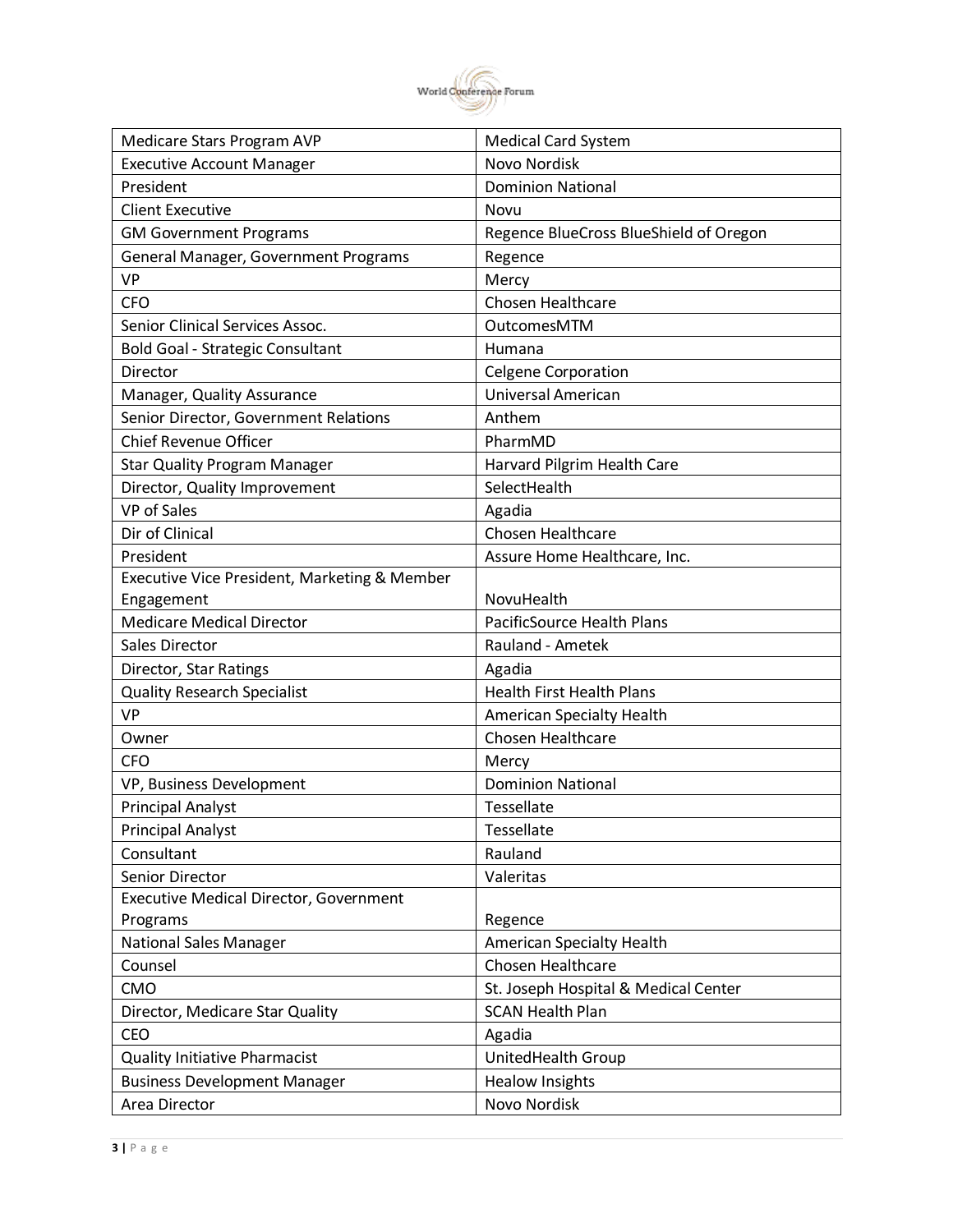

| Director, Program Management                 | Highmark                                    |
|----------------------------------------------|---------------------------------------------|
| <b>Principal &amp; Consulting Actuary</b>    | Milliman                                    |
| <b>Medical Director</b>                      | Anthem/Care More                            |
| Senior Director, State Pharmacy Performance  | <b>WellCare Health Plans</b>                |
| Director, Evaluation & Decision Science      | <b>Mercy Virtual</b>                        |
| Director of Quality Provider Performance     | <b>UPMC</b>                                 |
| <b>Quality Improvement Consultant</b>        | <b>IU Health Plans</b>                      |
| <b>Solution Consultant</b>                   | Merck                                       |
| Director of Pharmacy                         | <b>Bridgeway Health Solutions</b>           |
| <b>Sales Coordinator</b>                     | Inovalon                                    |
| Sr. Manager, Product & Solutions             | Inovalon                                    |
| Payer Strategy Manager                       | 3M HIS                                      |
| <b>Medical Director</b>                      | <b>BayCare</b>                              |
| <b>Account Executive</b>                     | Novo Nordisk                                |
| Manager, Star Rating BCN Advantage           | Blue Care Network of Michigan               |
| <b>Client Executive</b>                      | Novu                                        |
| Senior Program Manager, Palliative Care      | <b>Blue Shield of California</b>            |
| Director, Medicare Preferred Care Management | <b>Tufts Health Plan Medicare Preferred</b> |
| <b>Sales</b>                                 | <b>Vital Decisions</b>                      |
| Manager, Quality Assurance                   | Universal American                          |
| Vice President, Business Development         | <b>Vital Decisions</b>                      |
|                                              |                                             |
| VP, Health Plans                             | <b>Medtronic Care Management Services</b>   |
| Regional VP of Sales                         | Payspan                                     |
| <b>Client Executive</b>                      | Novu                                        |
| VP, Sales                                    | Health Dialog Services Corp.                |
| Director, Quality Improvement                | Select Health                               |
| Senior VP of Marketing                       | Payspan                                     |
| VP of Business Dev                           | PharmMD                                     |
| Manager, Population Health Strategy          | Healthfirst                                 |
| PharmD                                       | <b>Usscript/Envolve Pharmacy Solutions</b>  |
| <b>Health System Execs</b>                   | AbbVie                                      |
| Director                                     | Alergan                                     |
| Diabetes Medical Liason                      | Novo Nordisk                                |
| <b>Medicare Actuary</b>                      | Capital District Physicians' Health Plan    |
| <b>VP Reimbursement</b>                      | Fred's Pharmacy                             |
| Director, Quality & Outcomes                 | <b>Regional HealthPlus</b>                  |
| <b>VP Business Development</b>               | PharmMD                                     |
| <b>VP Business Development</b>               | PharmMD                                     |
| Director                                     | Allegheny General Hospital                  |
| Vice President, Medicare-Medicaid Plans      | Select Heath of South Carolina              |
| <b>Vice President</b>                        | North Highland                              |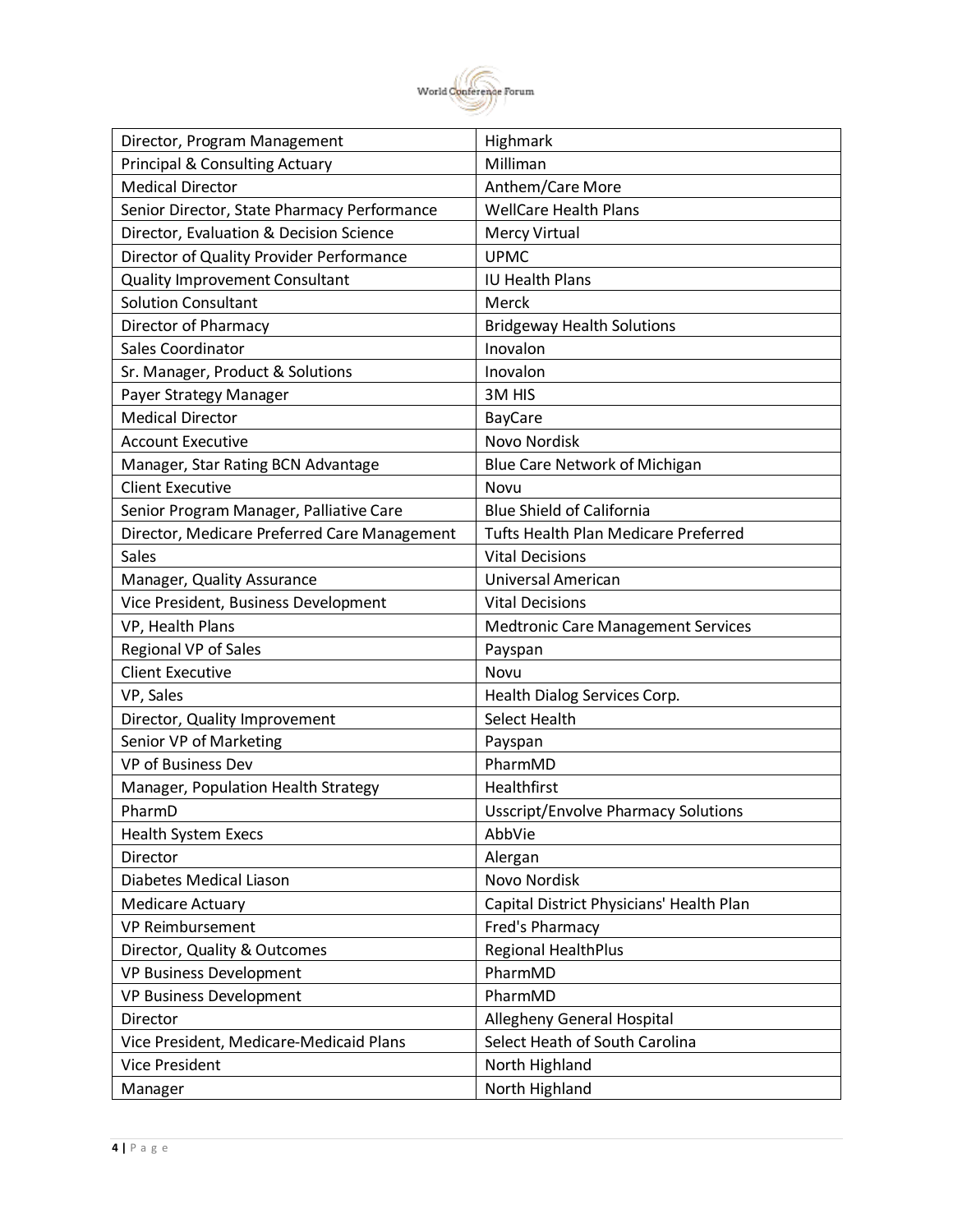

| Sr. Director, Business Development                   | Inovalon                                       |
|------------------------------------------------------|------------------------------------------------|
| <b>Senior Sales Exec</b>                             | <b>Medtronic Care Management Services</b>      |
| Director of Clinical and Professional Services       | <b>Fred's Pharmacy</b>                         |
| Medical Director, Kentucky Market                    | <b>WellCare Health Plans</b>                   |
| <b>National Sales Manager</b>                        | American Specialty Health                      |
| <b>National Sales Manager</b>                        | American Specialty Health                      |
| Regional VP of Sales, Southeastern US                | Payspan                                        |
| <b>CFO &amp; SVP New Ventures</b>                    | Altarum Institute                              |
| <b>Account Executive</b>                             | Novo Nordisk                                   |
| Vice President, Integrated Member Experience         | Regence                                        |
| Assistant Vice President, Clinical Affairs & Quality |                                                |
| Improvement                                          | <b>UPMC Health Plan</b>                        |
| CEO & Co-Founder                                     | Novu                                           |
| <b>Principal &amp; Consulting Actuary</b>            | Milliman                                       |
| Chief Medical Officer, Wisconsin                     | Molina Healthcare                              |
| Vice President, Performance Analytics & Quality      |                                                |
| Management                                           | <b>Blue Cross Blue Shield of Massachusetts</b> |
| <b>Medical Director</b>                              | KelseyCare Advantage                           |
| Manager, Marketing & Business Development            | Agadia                                         |
| RN, Director                                         | Genesys PHO                                    |
| Manager, Clinical Programs                           | LA Care                                        |
| <b>Quality Analyst</b>                               | Ucare                                          |
| <b>Exec Director</b>                                 | Astellas                                       |
| VP Product, Risk & Analytics                         | Dean Health Plan                               |
| Vice President, Medicare                             | Care Source                                    |
| VP, Medicare Programs                                | Scott & White Health Plan                      |
| Director                                             | Blue Cross Blue Shield of Michigan             |
| Vice President, Population Health Strategy           | Healthfirst                                    |
| Medicare Compliance Officer                          | Harvard Pilgrim Health Care                    |
| <b>Account Executive</b>                             | <b>Novo Nordisk</b>                            |
| Sr. National Acct. Exec                              | Novonordisk, Inc.                              |
| Director, Star Operations                            | Cigna Healthspring                             |
| Chairman of the Board                                | American Specialty Health                      |
| Dir of Quality Improvement                           | <b>Envision Insurance Company</b>              |
| Director, Marketing & Sales Operations               | PharmMD                                        |
| Principal                                            | Oliver Wyman                                   |
| <b>VP Fitness Operations</b>                         | American Specialty Health                      |
| VP of Business Development                           | Agadia                                         |
| VP of Sales                                          | <b>Tricast</b>                                 |
| <b>VP Sales</b>                                      | Connecture                                     |
| Partner                                              | Oliver Wyman                                   |
| Scientific Account Assoc. Dir                        | Astellas Pharma                                |
| Sr Director of Health Plans                          | Omada Health                                   |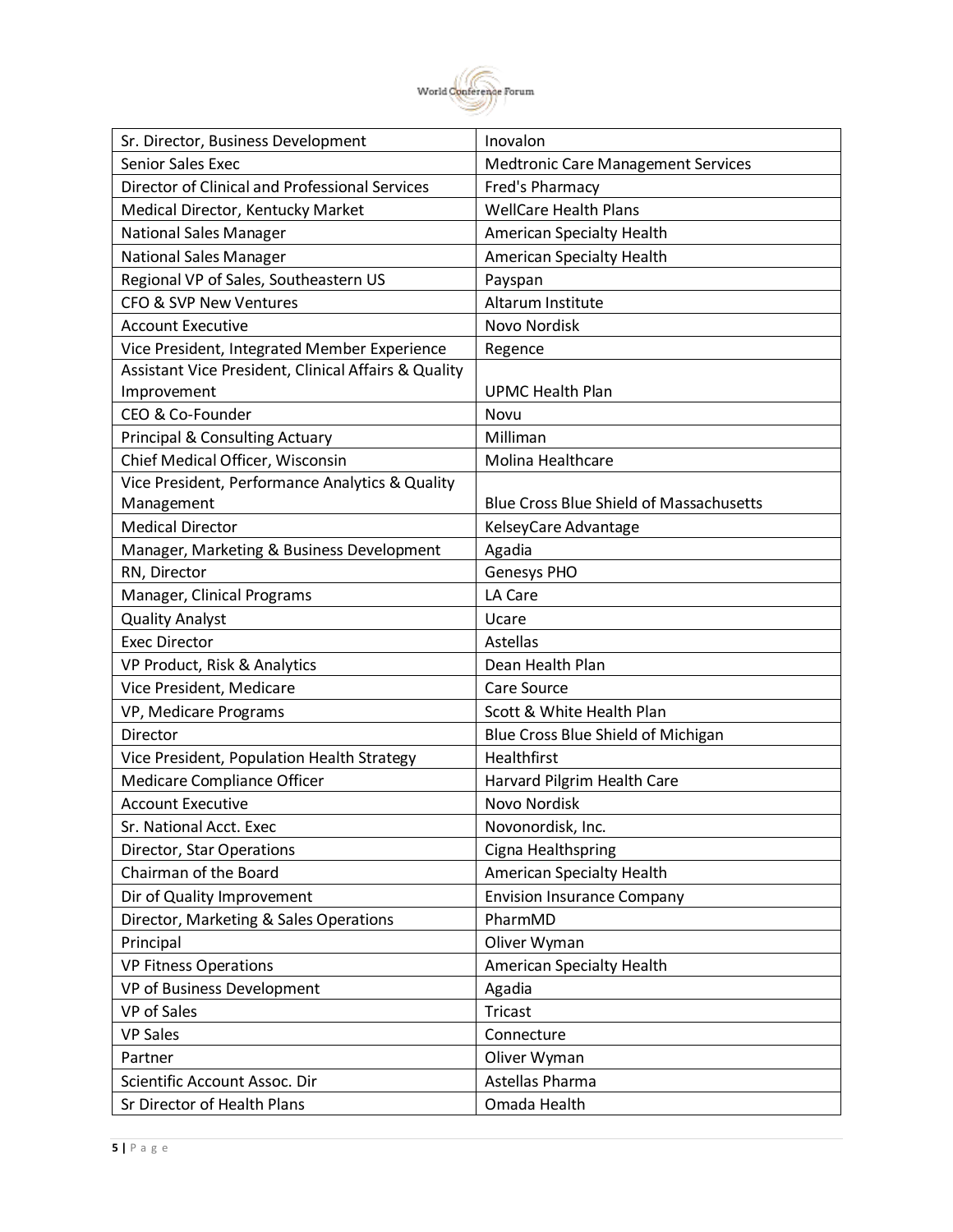

| Senior Medical Director, Senior Products           | <b>Tufts Health Plan</b>           |
|----------------------------------------------------|------------------------------------|
| SVP & Director                                     | Precision for Value                |
| Senior Director, Congressional Affairs             | Anthem                             |
| Manager Medicare Adv. Network                      | <b>Blue Cross Blue Shield OK</b>   |
| Pharm D.                                           | CareMore                           |
| Dir of Credentialing                               | ConnectiCare                       |
| <b>VP Business Dev</b>                             | CarePartner                        |
| Director, Quality and Medical Practice Integration | <b>Providence Health Plans</b>     |
| <b>Director Quality Improvement</b>                | Select Health                      |
| <b>Business Development</b>                        | <b>Tricast</b>                     |
| Vice President and Chief Innovation and Clinical   |                                    |
| Care Officer                                       | <b>Blue Shield of California</b>   |
| VP, Business Development                           | PharmMD                            |
| Director                                           | <b>TDS</b>                         |
| <b>Chief Health Services Officer</b>               | American Specialty Health          |
| Director                                           | Pfizer                             |
| <b>Chief Medical Officer</b>                       | <b>AmeriHealth Caritas</b>         |
| <b>VP Health Plan Sales</b>                        | <b>American Specialty Health</b>   |
| <b>Executive Director</b>                          | <b>UHC</b>                         |
| <b>National Medical Director</b>                   | Molina                             |
| VP & COO                                           | Sharp Health Plan                  |
| <b>SVP Sales</b>                                   | Connecture                         |
| <b>VP Actuarial</b>                                | Unity Health Plans                 |
| Senior VP                                          | <b>HealPros</b>                    |
| VP, Business Development                           | PharmMD                            |
| President, Government Programs                     | Regence                            |
| VP, Business Information Solutions & Client        |                                    |
| Performance                                        | PharmMD                            |
| <b>CEO</b>                                         | VitreosHealth                      |
| <b>Medical Director</b>                            | <b>Blue Cross Blue Shield OK</b>   |
| CEO of UnitedHealthcare Medicare & Retirement      |                                    |
| in North Carolina                                  | <b>UHC</b>                         |
| Director, Quality Operations                       | <b>Health New England</b>          |
| Senior Vice President, Chief Medical Officer       | Health Now/BCBS Western NY         |
| Regional Account Manager                           | Astellas                           |
| <b>VP</b> of Sales                                 | VitreosHealth                      |
| VP & CMO                                           | Sharp Health Plan                  |
| Medical Director, Quality Improvement              | Avmed                              |
| <b>VP</b>                                          | Blue Cross Blue Shield of Michigan |
| <b>National Sales Manager</b>                      | American Specialty Health          |
| CEO                                                | Agadia                             |
| Director, CareMore Stars                           | CareMore                           |
| <b>Operations Manager</b>                          | University of Utah Healthcare      |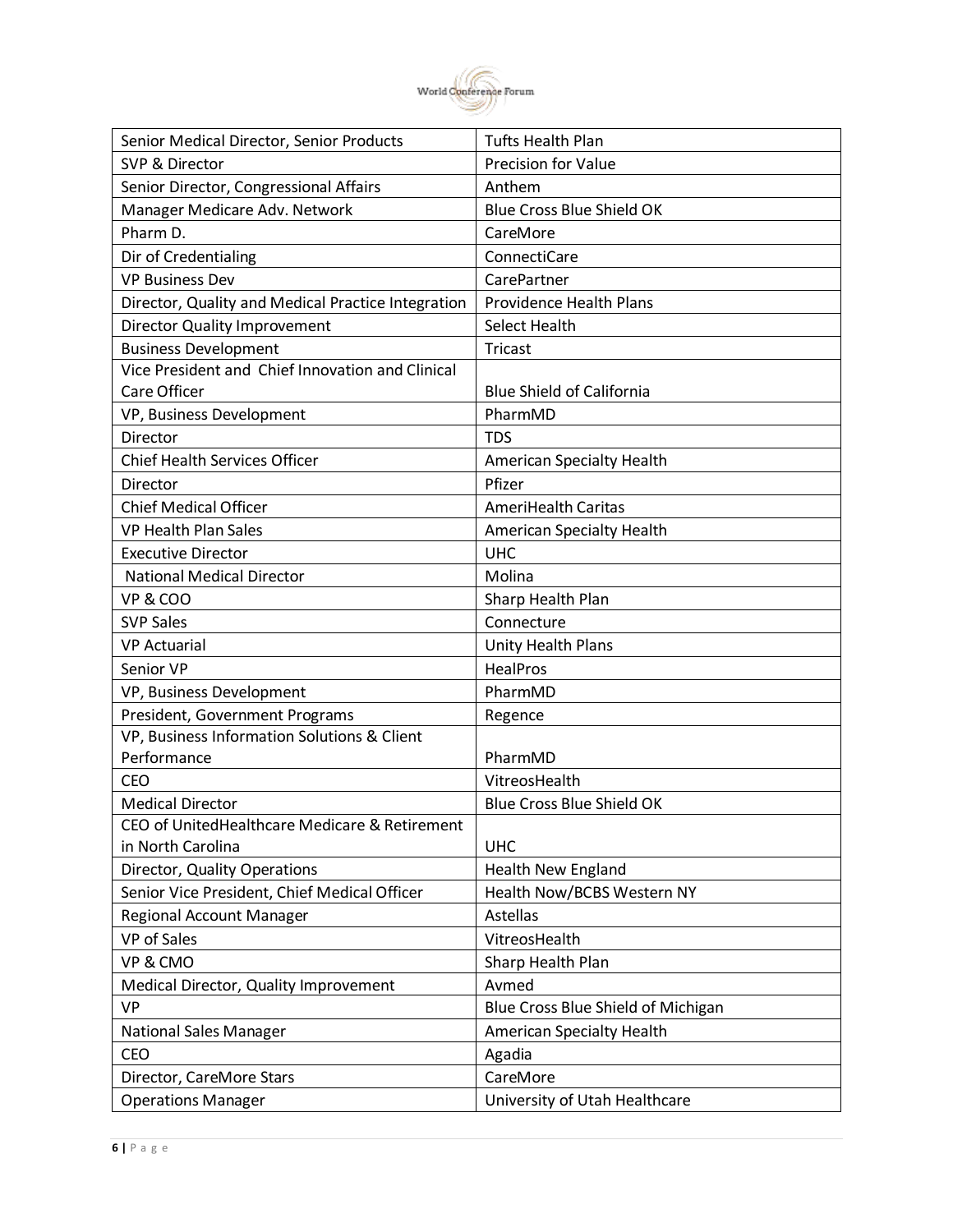

| <b>VP Business Dev</b>                        | Veyo                                     |
|-----------------------------------------------|------------------------------------------|
| Assistant Vice President Clinical Affairs and |                                          |
| <b>Quality Improvement</b>                    | <b>UPMC Health Plan</b>                  |
| Sr Manager Gov't Performance                  | SilverScript                             |
| Vice President Medicare Star Programs         | <b>Health Partners Health Plans</b>      |
| Sr. Administrator                             | HealthSpring                             |
| <b>Marketing Manager</b>                      | <b>CVS Caremark</b>                      |
| CEO & Owner                                   | Texas Medical Enterprises Inc.           |
| COO/CFO/Owner                                 | Texas Medical Enterprises Inc.           |
| Director, Clinical Management                 | SummaCare                                |
| Director                                      | North American Medical Mgmt              |
| <b>CEO</b>                                    | Insightful Consulting                    |
| VP, Enterprise Star Operations                | HealthSpring                             |
| <b>EVP Business Development</b>               | <b>MediConnect Global</b>                |
| Senior VP                                     | Life Line Screening                      |
| CEO                                           | MediCall                                 |
| <b>CFO</b>                                    | MetroPlus Health Plan                    |
| <b>Account Manager</b>                        | GlaxoSmithKline, Inc.                    |
| Sr. VP of Sales                               | <b>MDOL</b>                              |
| Sales & Marketing Officer                     | MediCall                                 |
| Lead, Star Communications                     | Blue Cross Blue Shield of MI             |
| <b>Director Quality Management</b>            | SummaCare                                |
| Chair, Dept. of Family Medicine               | Kaiser Permanente                        |
| VP, Payer Consulting                          | Optum                                    |
| <b>Compliance Analyst</b>                     | <b>Colorado Choice Health Plans</b>      |
| <b>Medical Director</b>                       | <b>Coventry Health Care</b>              |
| <b>Business Development Executive</b>         | <b>MediConnect Global</b>                |
| President                                     | <b>Silver Apple Consulting</b>           |
| President & COO                               | Metropolitan Health Networks, Inc.       |
| <b>Associate Director</b>                     | Optum                                    |
| Senior Director, Corporate Quality            | Midwest Health Plan                      |
| <b>Regional VP Sales</b>                      | <b>Navitus</b>                           |
| Sr. Director, Gov't Programs                  | <b>Prime Therapeutics</b>                |
| Medicare Part D Program Manager               | <b>Navitus Health Solutions</b>          |
| <b>Chief Medical Officer</b>                  | Arizona Integrated Physicians            |
| Director of Health & Lifestyle Management     | <b>HealthPlus of Michigan</b>            |
| <b>Exec Dir of Quality Management</b>         | <b>Bakersfield Family Medical Center</b> |
| Exec VP of Business Dev                       | West Wireless Health Institute           |
| <b>Director</b>                               | <b>UHG</b>                               |
| DO                                            | <b>EyeHome Network</b>                   |
| President                                     | <b>UPMC Health Plan</b>                  |
| Sr. VP                                        | Vibra Healthcare                         |
| <b>Senior Clinical Consultant</b>             | <b>Express Scripts</b>                   |